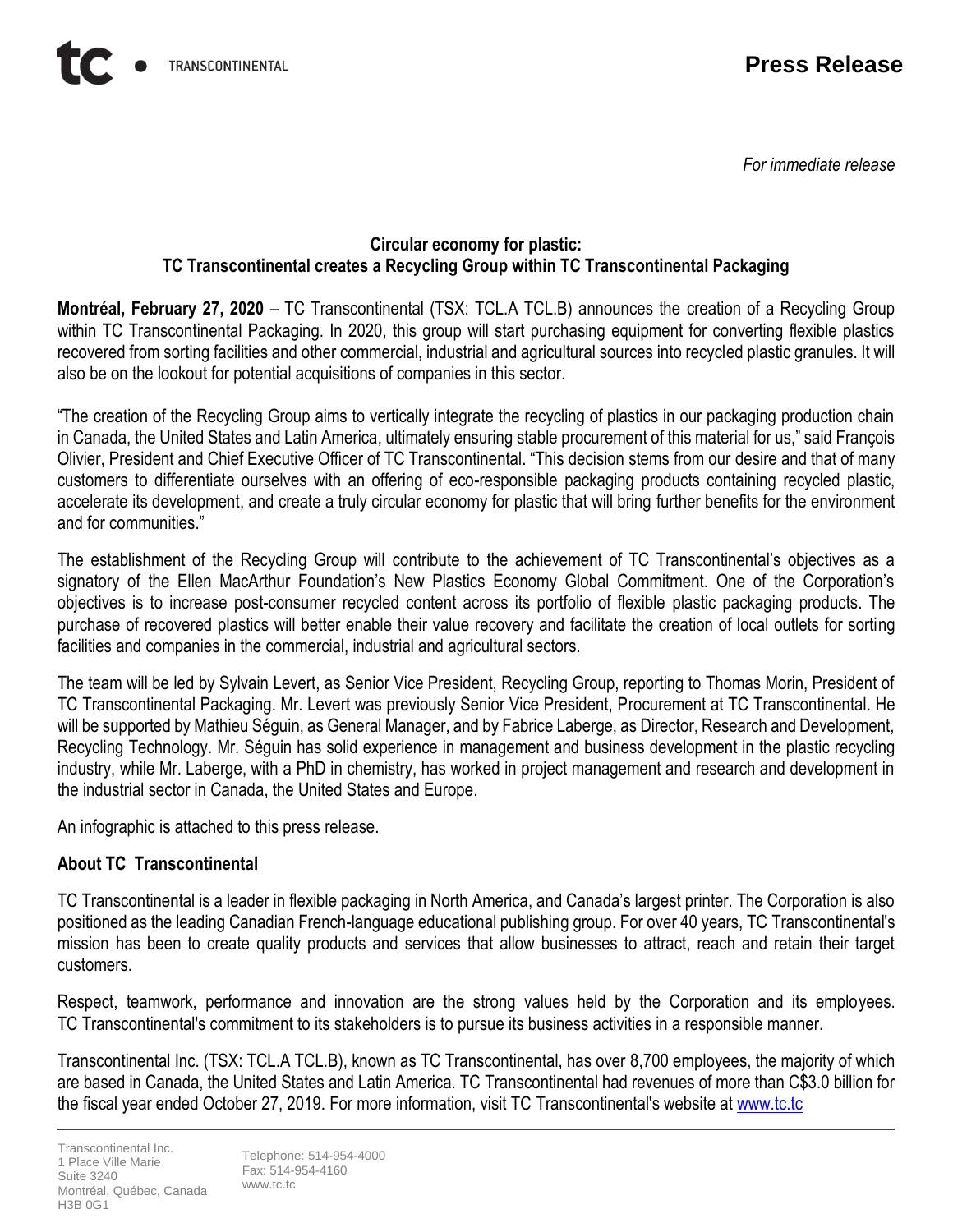

– 30 –

## **For information:**

Nathalie St-Jean<br>
Senior Advisor, Corporate Communications<br>
Director, Investor Relations Senior Advisor, Corporate Communications<br>
TC Transcontinental
TC Transcontinental
TC Transcontinental

TC Transcontinental
TC Transcontinental
TC Transcontinental

TC Transcontinental

TC Transcontinental

TC Transcontinen TC Transcontinental<br>Telephone: 514-954-3581 [nathalie.st-jean@tc.tc](mailto:nathalie.st-jean@tc.tc)

Media **Financial Community** 

Telephone: 514-954-3574<br>
<u>van.lapointe@tc.tc</u>